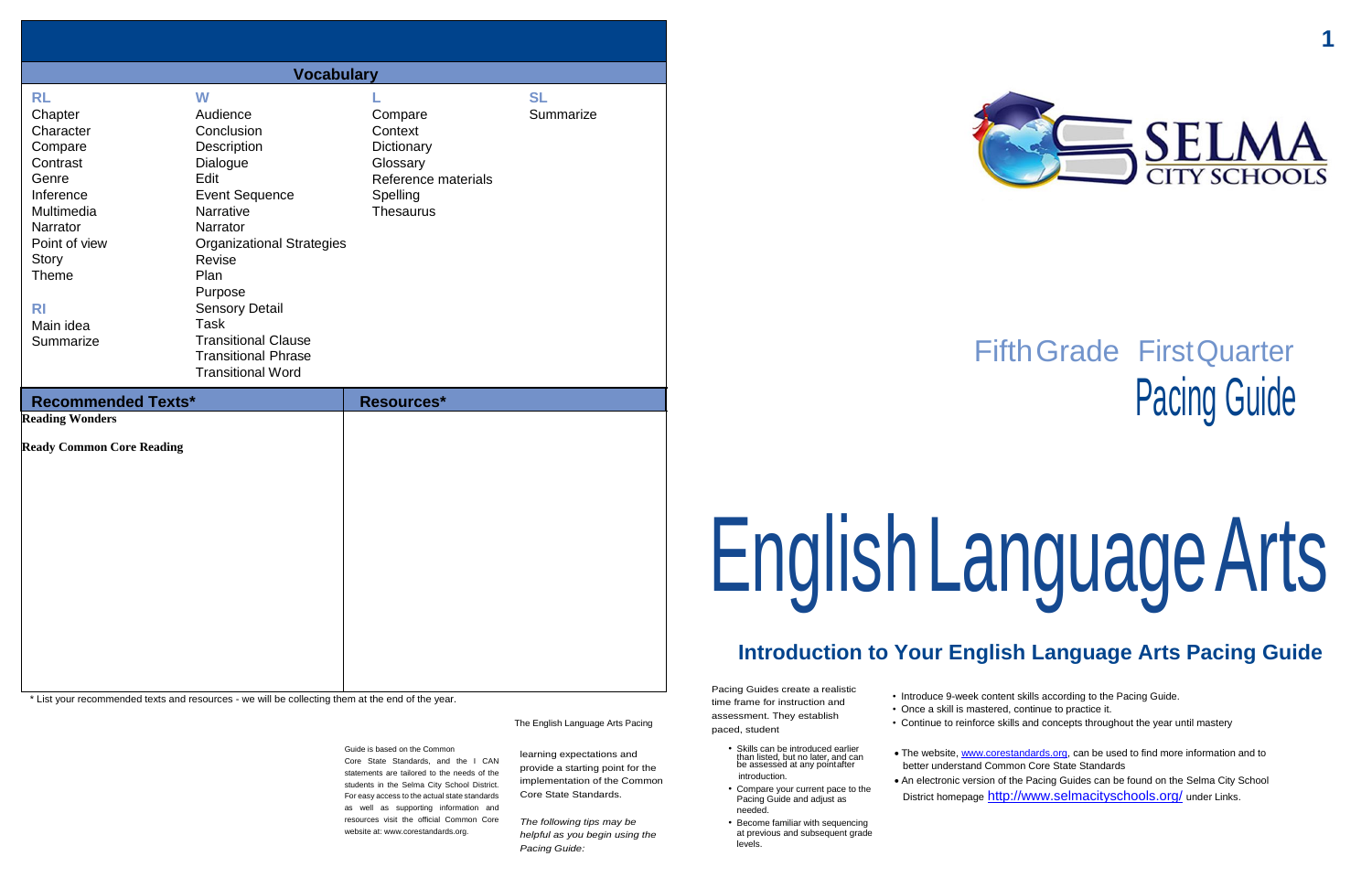# **Grade 5 English Language Arts First Quarter**

| <b>Foundational Skills</b>                                                           | <b>Reading: Literature</b>                                                                                                                          | <b>Reading: Informational Text</b>                                                                                                                  | <b>Writing</b>                                                                                                                                                      | <b>Language</b>                                                                                                           | <b>Speaking and Listening</b>                                                                                                  |
|--------------------------------------------------------------------------------------|-----------------------------------------------------------------------------------------------------------------------------------------------------|-----------------------------------------------------------------------------------------------------------------------------------------------------|---------------------------------------------------------------------------------------------------------------------------------------------------------------------|---------------------------------------------------------------------------------------------------------------------------|--------------------------------------------------------------------------------------------------------------------------------|
| *Weeks 1&2 Review previous grade<br>level standards.<br>*Weeks 3&4 Start Smart       | Refer to details and examples in a text<br>when explaining what the text says<br>explicitly and when drawing inferences<br>from the text. $[RL4.1]$ | Refer to details and examples in a text<br>when explaining what the text says<br>explicitly and when drawing inferences<br>from the text. $[RI4.1]$ | Orient the reader by establishing a situation<br>and introducing a narrator, characters, or<br>both; organize an event sequence that<br>[W.4.3a]. unfolds naturally | Use relative pronouns (who, whose,<br>whom, which, that) and relative adverbs<br>(where, when, why). $[L.4.1a]$           | Come to discussions prepared,<br>having read or studied required<br>material; explicitly draw on that<br>preparation and other |
| *Week 5 Start Core Standards                                                         |                                                                                                                                                     | <b>RI.4.1</b>                                                                                                                                       | <b>W.4.3 a</b>                                                                                                                                                      | L.4.1a                                                                                                                    | information known about the<br>topic to explore ideas under                                                                    |
|                                                                                      | <b>RL.4.1</b>                                                                                                                                       | $\Box$ I CAN identify details and<br>examples                                                                                                       | $\Box$ I CAN construct a narrative                                                                                                                                  | □ I CAN use relative pronouns<br>(who,                                                                                    | discussion. [SL.4.1a]                                                                                                          |
| Know and apply grade-level phonics<br>and word analysis skills in decoding           | $\Box$ I CAN identify details.<br>Refer-Describe in depth a character,                                                                              | from text.<br>Explain events, procedures, ideas, or                                                                                                 | paragraph with the correct<br>sequencing                                                                                                                            | whose, whom, which, that).                                                                                                | <b>SL.4.1 a</b><br>$\Box$ I CAN build on others' ideas                                                                         |
| words. [RF.5.3] a. Use combined<br>knowledge of all letter-sound                     | setting, or event in a story or drama,                                                                                                              | concepts in a historical, scientific, or                                                                                                            | and descriptive details.                                                                                                                                            | Form and use the progressive (e.g., I was and                                                                             |                                                                                                                                |
| correspondences, syllabication patterns,<br>and morphology (e.g., roots and affixes) | drawing on specific details in the text<br>(e.g., a character's thoughts, words, or                                                                 | technical text, including what<br>happened and why, based on                                                                                        | $\Box$ I CAN construct a narrative                                                                                                                                  | walking; I am walking; I will be<br>walking) verb tenses. [L.4.1b]                                                        | express my own ideas clearly.                                                                                                  |
| to read accurately unfamiliar                                                        | actions). [RL.4.3]                                                                                                                                  | specific information in the text. [RI.4.3]                                                                                                          | essay with correct sequencing and                                                                                                                                   | L.4.1 b                                                                                                                   | $\Box$ I CAN come to discussions<br>prepared                                                                                   |
| multisyllabic words in context and out of <b>RL.4.3</b><br>context. [RF.5.3a]        |                                                                                                                                                     | <b>RI.4.3</b>                                                                                                                                       | descriptive details.                                                                                                                                                | □ I CAN form progressive verb                                                                                             | to participate because I have                                                                                                  |
| <b>RF.5.3</b>                                                                        | $\Box$ I CAN describe a character                                                                                                                   | $\Box$ I CAN explain events or                                                                                                                      | $\Box$ I CAN write an introduction                                                                                                                                  | tenses.                                                                                                                   | studied                                                                                                                        |
| $\Box$ <b>CAN</b> use phonics to help me                                             | (thoughts, words, actions) in depth in                                                                                                              | procedures<br>In a historical, scientific, or technical $\Box$ I CAN write an introduction                                                          | sentence.                                                                                                                                                           | □ I CAN use progressive verb<br>tenses                                                                                    | appropriate materials.                                                                                                         |
| read new fifth grade words with<br>multiple syllables.                               | a story and drama.                                                                                                                                  | text, including what happened and                                                                                                                   | paragraph while establishing a                                                                                                                                      | (I was talking. I am talking. I will be                                                                                   | Engage effectively in a range of<br>collaborative discussions (one-                                                            |
|                                                                                      | $\Box$ I CAN describe a setting in depth                                                                                                            | why.                                                                                                                                                | situation.                                                                                                                                                          | talking.)                                                                                                                 | on-one, in groups, and teacher-<br>led) with diverse partners on                                                               |
|                                                                                      | a story and drama.                                                                                                                                  | Determine the meaning of general<br>academic and domain-specific words or<br>phrases in a text relevant to a <i>Grade 4</i>                         | a. Orient the reader by establishing a<br>situation and introducing a narrator,                                                                                     | Use modal auxiliaries (e.g., can, may,<br>must) to convey various conditions.                                             | Grade 5 topics and texts,<br>building on others' ideas and<br>expressing their own clearly.                                    |
|                                                                                      | <b>RL.5.1</b>                                                                                                                                       | topic or subject area. [RI.4.4]<br><b>RI.4.4</b>                                                                                                    | characters, or both; organize an event<br>sequence that unfolds naturally.                                                                                          | [L.4.1c]<br>L.4.1c                                                                                                        | [SL.5.1]<br><b>SL.5.1</b>                                                                                                      |
|                                                                                      | Quote accurately from a text when<br>explaining what the text says explicitly                                                                       | $\Box$ I CAN determine the meaning of                                                                                                               | [W.5.3a]<br>W.5.3a                                                                                                                                                  | □ I CAN use helping verbs to show                                                                                         | $\Box$ <b>CAN</b> engage in discussions                                                                                        |
|                                                                                      | and when drawing inferences from the<br>text. [RL.5.1]                                                                                              | words and phrases using context<br>clues.                                                                                                           | $\Box$ <b>CAN</b> introduce a narrator<br>or characters in a situation.                                                                                             | different conditions.                                                                                                     | (one-on-one, in groups, and<br>teacher-led) with partners on<br>grade 5 topics and texts.                                      |
|                                                                                      | $\Box$ <b>CAN</b> quote from fiction text to<br>explain meaning.                                                                                    | Describe the overall structure (e.g.,<br>chronology, comparison, cause and<br>effect, problem and solution) of                                      | $\Box$ <b>CAN</b> organize events in<br>sequence.                                                                                                                   | Order adjectives within sentences<br>according to conventional patterns (e.g.,<br>a small red bag rather than a red small | Follow agreed-upon rules for<br>discussions and carry out                                                                      |
|                                                                                      | $\Box$ <b>CAN</b> quote from fiction text<br>to explain my inferences.                                                                              | events, ideas, concepts, or<br>information in a text or part of a text.                                                                             | Use narrative techniques, such as<br>dialogue, description, and pacing, to                                                                                          | bag). [L.4.1d]                                                                                                            | assigned roles. [SL.5.1b]<br><b>SL.5.1b</b>                                                                                    |
|                                                                                      | Compare and contrast two or<br>more characters, settings, or<br>events in a story or drama,                                                         | $\left[ \text{RI}.4.5 \right]$                                                                                                                      | develop experiences and events or<br>show the responses of characters to                                                                                            | L.4.1 d<br>$\Box$ CAN order adjectives within the                                                                         | □ I CAN Follow agreed-upon<br>rules for discussions and                                                                        |
|                                                                                      | drawing on specific details in the<br>text (e.g., how characters                                                                                    | <b>RI.4.5</b><br>$\Box$ I CAN describe a comparison in a                                                                                            | situations. [W.5.3b]<br>W.5.3 b                                                                                                                                     | sentences.                                                                                                                | carry out assigned roles.                                                                                                      |
|                                                                                      | interact). [RL.5.3]<br><b>RL.5.3</b><br>I CAN compare and contrast                                                                                  | text.<br>$\Box$ I CAN describe chronology in a                                                                                                      | $\Box$ <b>CAN</b> use description and<br>conversation to develop<br>experiences and events.                                                                         | Use punctuation to separate items in a<br>series.* [L.5.2a]                                                               | Summarize a written text read<br>aloud or information presented in<br>diverse media and formats,                               |
|                                                                                      | characters, setting or events.                                                                                                                      | text.                                                                                                                                               | Use a variety of transitional words,                                                                                                                                | L.5.2a<br>□ I CAN use commas                                                                                              | including visually, quantitatively,<br>and orally. [SL.5.2]                                                                    |
|                                                                                      | Analyze how visual and<br>multimedia elements contribute<br>to the meaning, tone, or beauty                                                         |                                                                                                                                                     | phrases, and clauses to manage the<br>sequence of events. [W.5.3c]                                                                                                  | correctly to separate items in<br>a series.                                                                               | <b>SL.5.2</b><br>$\Box$ <b>CAN</b> summarize what I read,<br>see, and hear.                                                    |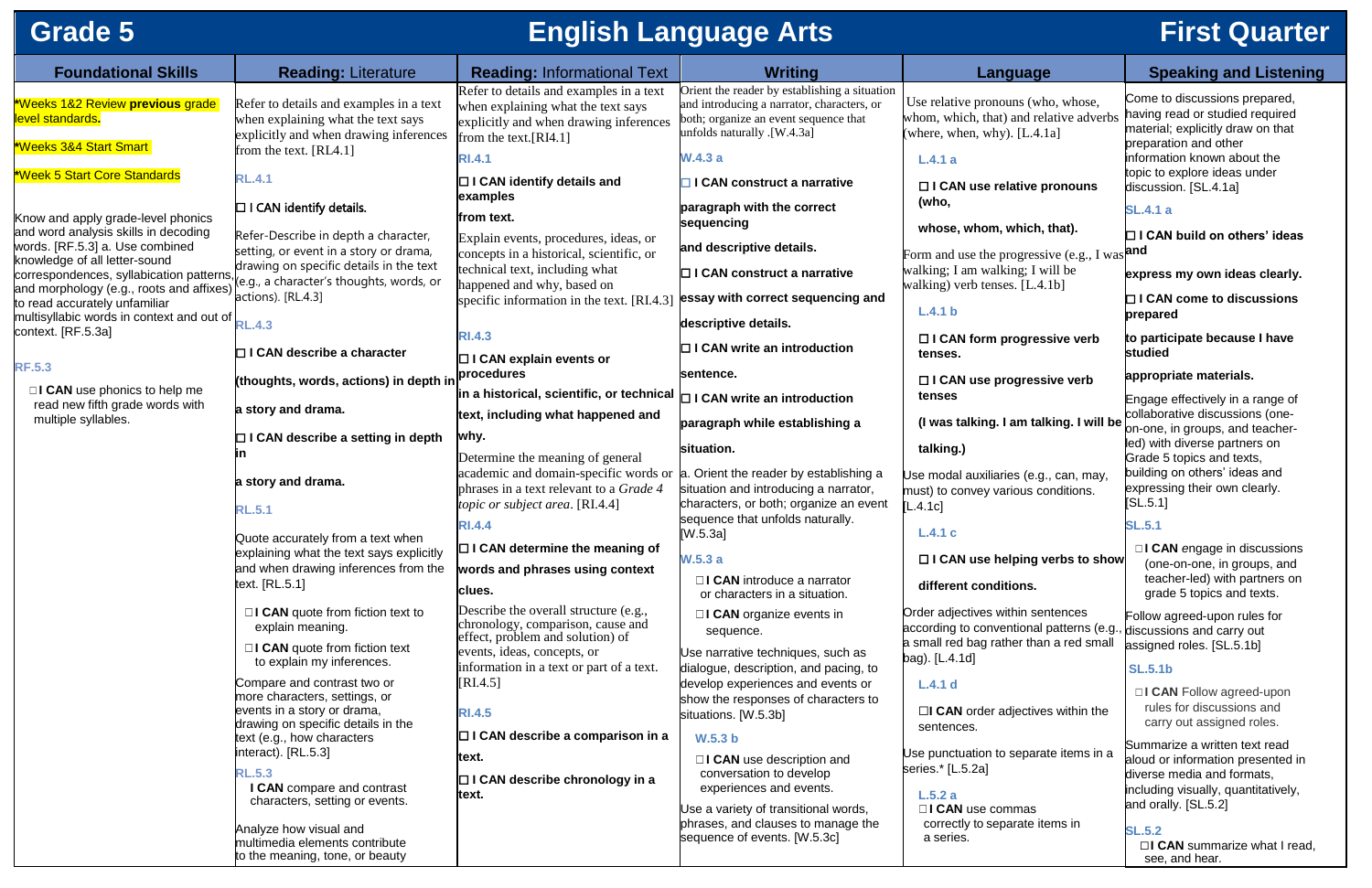of a text (e.g., graphic novel, multimedia presentation of fiction, folktale, myth, poem). [RL.5.7]

□**I CAN** explain how visual elements contribute to a story.

## **RL.5.7**

□**I CAN** analyze how multimedia elements contribute to a story.

**□ I CAN** use evidence to support my reasoning.

Explain how an author uses reasons and evidence to support particular points in a text. [RI.4.8]

# **RI.4.8**

☐ **I CAN determine the author's**

## **purpose.**

Quote accurately from a text when explaining what the text says explicitly and when drawing inferences from the text. [RI.5.1]

# **RI.5.1**

□**I CAN** quote accurately from a text.

□**I CAN** draw inferences from a text.

□ **I CAN** use a variety of texts to locate an answer or to solve a problem.

Explain the relationships or interactions between two or more individuals, events, ideas, or concepts in a historical, scientific, or technical text based on specific information in the text. organization are appropriate to task, [RI.5.3]

# **RI.5.3**

☐ **I CAN** explain how people, events, ideas, or concepts are related in informational text.

□**I CAN** use sensory details and words to share experiences and events.

Compare and contrast the overall structure (e.g., chronology, comparison, cause and effect, problem and solution) of events, ideas, concepts, or information in two or more texts. [RI.5.5] □**I CAN** produce writing that fits the task, purpose, and audience.

# **RI.5.5**

☐ I **CAN** compare and contrast the structure of various texts.

□**I CAN** produce writing that is clear and coherent.

Draw on information from multiple print or digital sources, demonstrating the ability to locate an answer to a question quickly or to solve a problem efficiently. [RI.5.7]

# **RI.5.7**

□**I CAN** use cor separate an inti of a sentence.

Use a comma to set and no (e.g., Yes, off a tag question fr sentence (e.g., It's to indicate direct ad you, Steve?). [L.5.2

Explain how an author uses reasons and evidence to support particular points in a text, identifying which

## **W.5.3 c**

☐ **I CAN** show sequence using transitional words or phrases.

> □**I CAN** use com words yes and apart.

**□I CAN set off** the rest of the s

□**I CAN** use con direct address.

Use concrete words and phrases and sensory details to convey experiences and events precisely. [W.5.3d]

> d. Use underlining, or italics to indicate [L.5.2d]

# **W.5.3 d**

Spell grade-appr correctly, consultin needed. [L.5.2e]

Provide a conclusion that follows from the narrated experiences or events. [W.5.3e]

## **W.5.3 e**

☐ **I CAN** provide a conclusion for the narrative.

> Use context (e.g., o relationships and compare as a clue to the me phrase. [L.5.4a]

Produce clear and coherent writing in which the development and purpose, and audience. (Gradespecific expectations for writing types are defined in standards 22- 24 above.) [W.5.4]

# **W.5.4**

☐ **I CAN** determine appropriate organizational strategies for a specific type of writing.

With guidance and support from peers and adults, develop and strengthen writing as needed by planning, revising, editing, rewriting, or trying a new approach. (Editing for conventions should demonstrate command of the first three Language standards in Grades K-5). [W.5.5]

# **W.5.5**

☐ **I CAN** improve my writing by planning, revising, editing, and rewriting with peers and teachers.

Use a comma to se ntroductory elemer rest of the sentence

### **L.5.2 b**

### **L.5.2 c**

# **L.5.2 d**

□**I** CAN us quotation mark indicate titles of

### **L.5.2 e** □**I CAN** spell fift correctly.

□**I CAN** use ref fifth grade word

Compare and cont of English (e.g., di used in stories, dra  $[L.5.3b]$ 

# **L.5.3 b**

□ **I CAN** compare use of voice in

# **L.5.4 a**

**□I CAN** use cont me understand

| eparate an<br>nt from the<br>e. [L.5.2b]                                                                                   |  |
|----------------------------------------------------------------------------------------------------------------------------|--|
| mmas correctly to<br>roductory element                                                                                     |  |
| et off the words yes<br>thank you), to set<br>rom the rest of the<br>true, isn't it?), and<br>ddress (e.g., Is that<br>2c] |  |
| mmas after the<br>no to set them                                                                                           |  |
| a tag question from<br>sentence.                                                                                           |  |
| mmas to indicate                                                                                                           |  |
| , quotation marks,<br>e titles of works.                                                                                   |  |
| se underlining,<br>ks, or italics to<br>f works.                                                                           |  |
| ropriate words<br>ng references as                                                                                         |  |
| th grade words                                                                                                             |  |
| ferences to spell<br>ds when needed.                                                                                       |  |
| trast the varieties<br>ialects, registers)<br>amas, or poems.                                                              |  |
| re and contrast the<br>stories.                                                                                            |  |
| cause/effect<br>comparisons in text)<br>eaning of a word or                                                                |  |
| ntext clues to help<br>I new words.                                                                                        |  |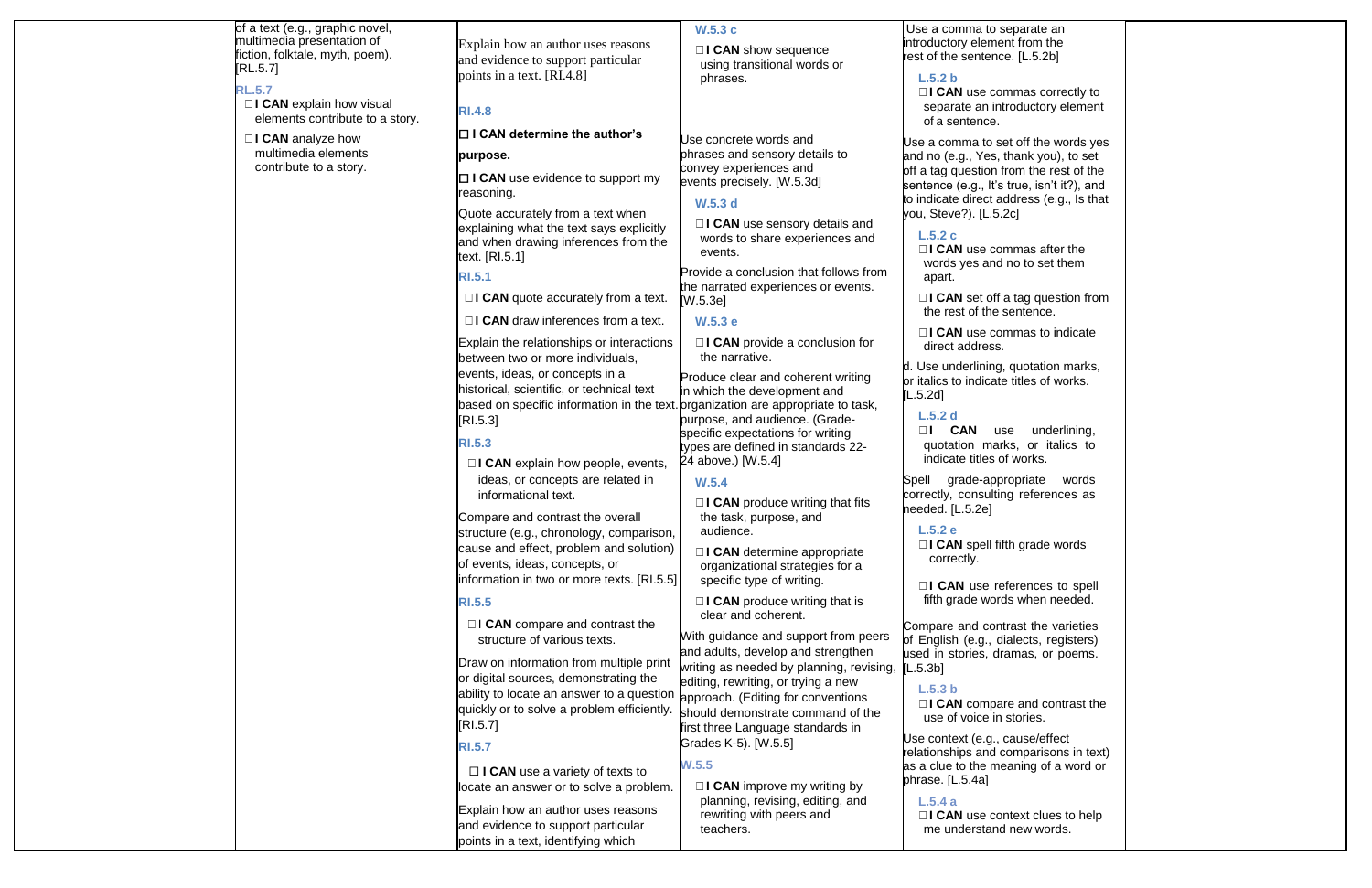| reasons and evidence support which<br>point(s). $[R1.5.8]$<br><b>RI.5.8</b><br>$\Box$ I CAN explain how authors support<br>an idea.<br>Integrate information from several texts<br>on the same topic in order to write or<br>speak about the subject knowledgeably.<br>[RL.5.9]<br><b>RI.5.9</b><br>$\Box$ CAN put together ideas from<br>different texts to communicate about<br>a topic. | Write routinely over extended time<br>frames, including time for<br>research, reflection, and revision,<br>and shorter time frames such as a<br>single sitting or a day or two for a<br>range of discipline-specific tasks,<br>purposes, and audiences.<br>[W.5.10]<br>W.5.10<br>I CAN write on a<br>П<br>regular basis with<br>stamina for different<br>tasks, purposes, and<br>audiences | Interpret figurative language,<br>including similes and metaphors, in<br>context. [L.5.5a]<br>L.5.5a<br>$\Box$ I CAN interpret figurative<br>language<br>Acquire and use accurately grade-<br>appropriate general academic and<br>domain-specific words and phrases,<br>including those that signal contrast,<br>addition, and other logical<br>relationships (e.g., however,<br>although, nevertheless, similarly,<br>moreover, in addition). [L.5.6]<br>L.5.6<br><b>I CAN</b> use fifth grade<br>words correctly. |
|--------------------------------------------------------------------------------------------------------------------------------------------------------------------------------------------------------------------------------------------------------------------------------------------------------------------------------------------------------------------------------------------|--------------------------------------------------------------------------------------------------------------------------------------------------------------------------------------------------------------------------------------------------------------------------------------------------------------------------------------------------------------------------------------------|---------------------------------------------------------------------------------------------------------------------------------------------------------------------------------------------------------------------------------------------------------------------------------------------------------------------------------------------------------------------------------------------------------------------------------------------------------------------------------------------------------------------|
|--------------------------------------------------------------------------------------------------------------------------------------------------------------------------------------------------------------------------------------------------------------------------------------------------------------------------------------------------------------------------------------------|--------------------------------------------------------------------------------------------------------------------------------------------------------------------------------------------------------------------------------------------------------------------------------------------------------------------------------------------------------------------------------------------|---------------------------------------------------------------------------------------------------------------------------------------------------------------------------------------------------------------------------------------------------------------------------------------------------------------------------------------------------------------------------------------------------------------------------------------------------------------------------------------------------------------------|

| language,<br>d metaphors, in                                                                                                          |  |
|---------------------------------------------------------------------------------------------------------------------------------------|--|
| figurative                                                                                                                            |  |
| curately grade-<br>I academic and<br>rds and phrases,<br>t signal contrast,<br>logical<br>however,<br>ess, similarly,<br>on). [L.5.6] |  |
| ifth grade<br>ctly.                                                                                                                   |  |
|                                                                                                                                       |  |
|                                                                                                                                       |  |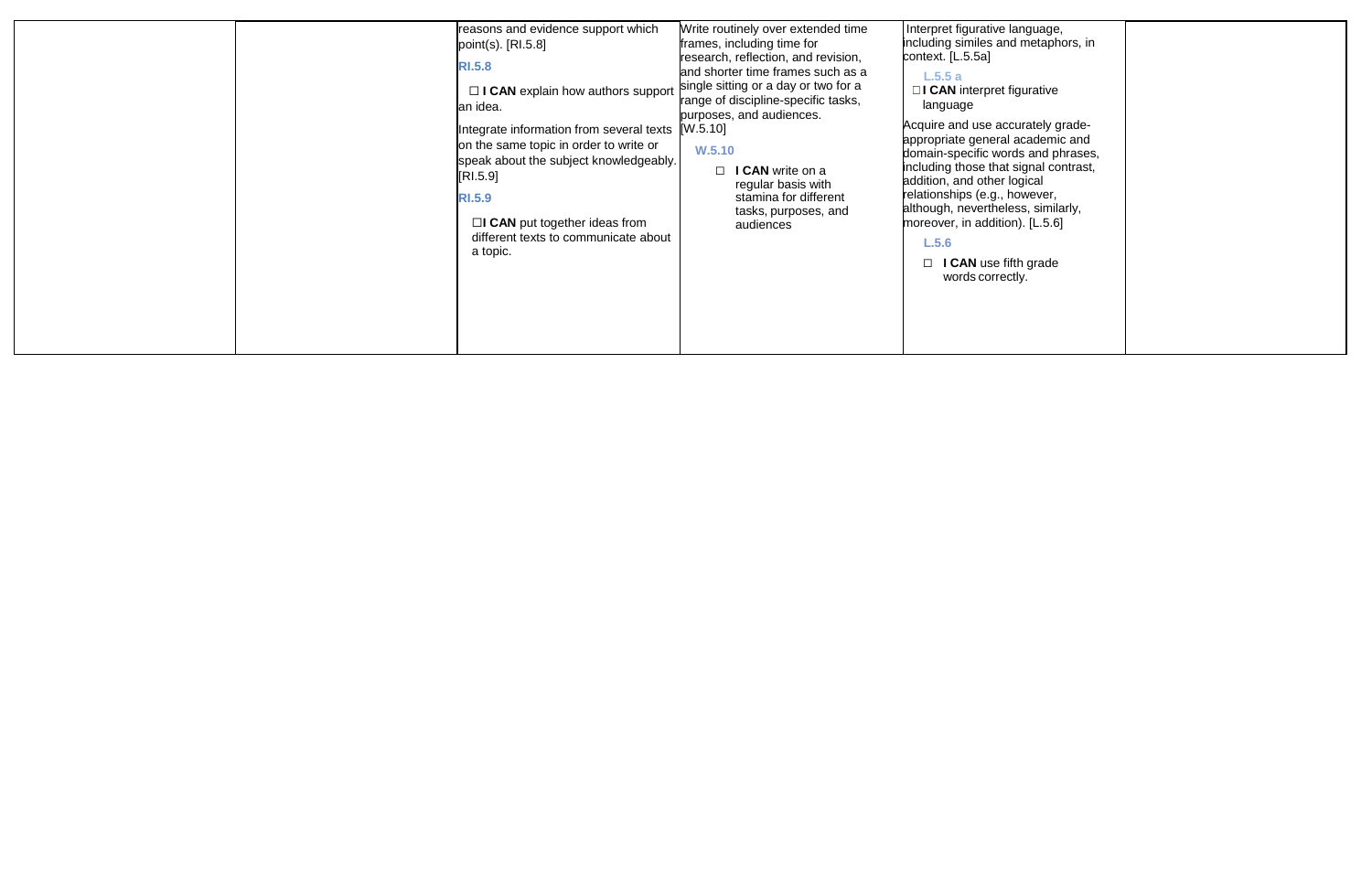# **Fifth Grade Second Quarter** Pacing Guide guageArts

# **English Language Arts Pacing Guide**

\* List your recommended texts and resources - we will be collecting them at the end of the year.

The English Language Arts Pacing

Pacing Guides create a realistic time frame for instruction and assessment.

They establish paced, student

• Continue to reinforce skills and concepts throughout the year until mastery is achieved.

Guide is based on the Common Core State Standards, and the I CAN statements

are tailored to the needs of the students in the Selma City School District. For easy access to the actual state standards as well as supporting information and resources visit the official Common Core website at[: www.corestandards.org.](http://www.corestandards.org/)

- Introduce 9-week content skills according to the Pacing Guide.
- Once a skill is mastered, continue to practice it.
- 
- introduction.
- 
- - understand Common Core State Standards.
	-



learning expectations and provide a starting point for the implementation of the Common Core State Standards.

> *The following tips may be helpful as you begin using the Pacing Guide:*

• Skills can be introduced earlier than listed, but no later, and can be assessed at any pointafter

• Compare your current pace to the Pacing Guide and adjust as needed.

• Become familiar with sequencing at previous and subsequent grade levels.

• The website, [www.corestandards.org,](http://www.corestandards.org/) can be used to find more information and to better

• An electronic version of the Pacing Guides can be found on the Selma City SchoolDistrict homepage<http://www.selmacityschools.org/> .

|                                                                                                                                                                                                                                                  | <b>Vocabulary</b>                                                                                                                                                                                                                    |                                                                                          |                                                                                                                                                                                                                                           |                                                                                                  |
|--------------------------------------------------------------------------------------------------------------------------------------------------------------------------------------------------------------------------------------------------|--------------------------------------------------------------------------------------------------------------------------------------------------------------------------------------------------------------------------------------|------------------------------------------------------------------------------------------|-------------------------------------------------------------------------------------------------------------------------------------------------------------------------------------------------------------------------------------------|--------------------------------------------------------------------------------------------------|
| <b>RL</b><br><b>Character's Actions</b><br>Compare/Contrast<br>Events<br>Genre<br><b>Inferences</b><br><b>Multimedia Elements</b><br><b>Narrator</b><br>Point Of View<br>Quote<br>Setting<br>Summarize<br><b>Theme</b><br><b>Visual Elements</b> | W<br>Audience<br>Characters<br>Coherent<br>Conclusion<br>Conversation<br>Description<br>Events<br>Narrator<br><b>Organizational Strategies</b><br>Planning<br>Purpose<br>Quotation<br><b>Sensory Details</b><br><b>Sensory Words</b> | Sequence<br><b>Situation</b><br><b>Transitional Phrases</b><br><b>Transitional Words</b> | <b>Affixes</b><br>Combine<br>Commas<br>Conjunctions<br>Direct address<br>Expand<br>Interjections<br>Introductory element<br><b>Italics</b><br>Prepositions<br>Reduce<br>References<br><b>Roots</b><br>Underlining<br>Verb tenses<br>Voice | Fi                                                                                               |
| <b>Recommended Texts*</b><br><b>Reading Wonders</b><br><b>Ready Common Core Reading</b>                                                                                                                                                          |                                                                                                                                                                                                                                      | <b>Resources</b>                                                                         |                                                                                                                                                                                                                                           | EnglishLang                                                                                      |
|                                                                                                                                                                                                                                                  |                                                                                                                                                                                                                                      |                                                                                          |                                                                                                                                                                                                                                           | <b>Introduction to Your</b><br>$D_n \land \neg A_n \land \neg A_n \land \neg A_n \land \neg A_n$ |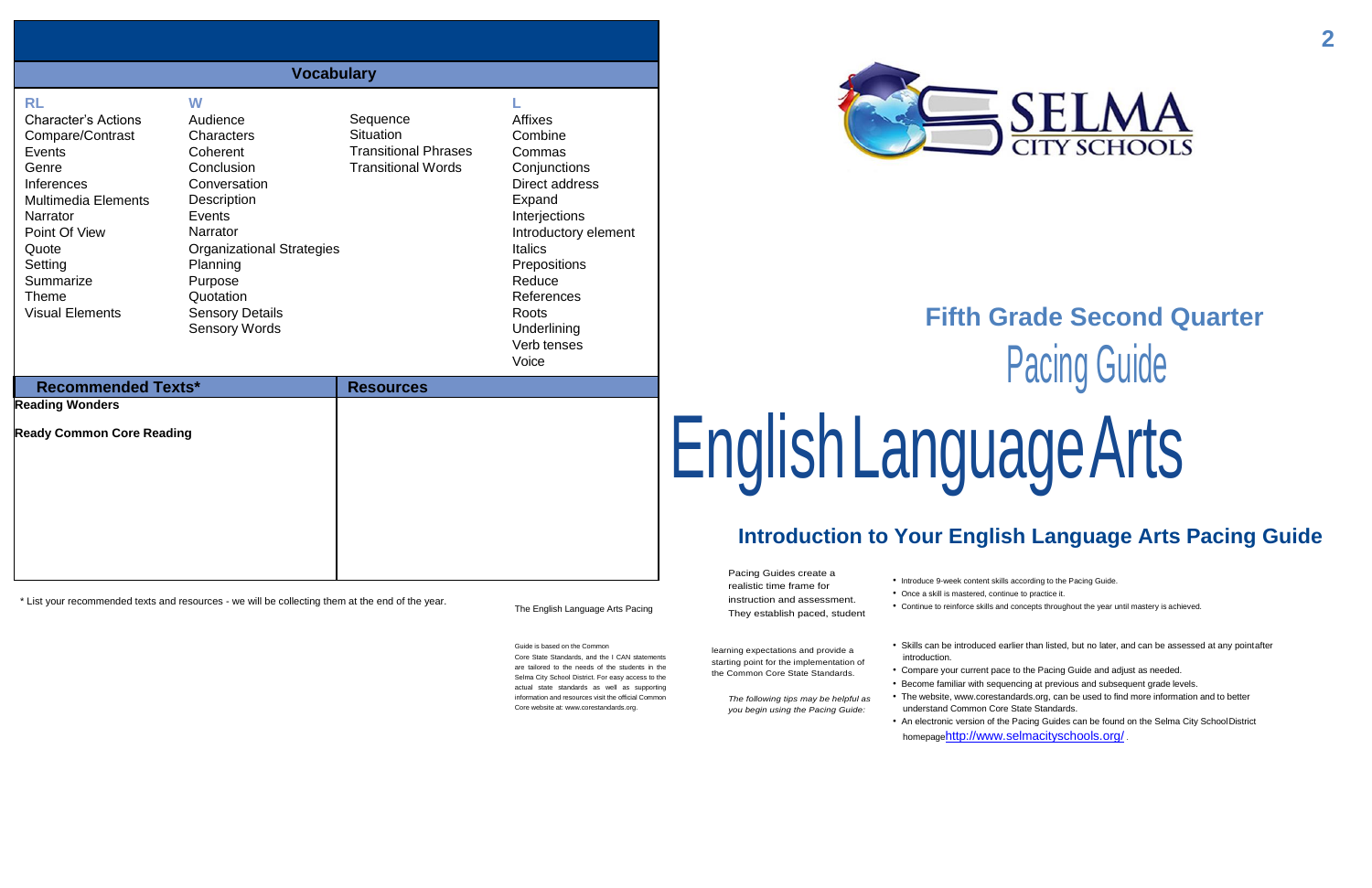# **Grade 5 English Language Arts Second Quarter**

# **Foundational Skills Reading:** Literature **Reading:** Informational Text **Writing Language Speaking and Listening**

Engage effectively in a range of collaborative discussions (one-onone, in groups, and teacher-led) with diverse partners on Grade 5 topics and texts, building on others' ideas and expressing their own clearly. [SL.5.1]

| <b>Foundational Skills</b>                                                                                                                                                                                                                 | <b>Reading: Literature</b>                                                                                                                                                                                                                                                                                                                                                                                                                                                                                                                                                                                                                                                                                                                                                                                                                                                                                                                                                                                                                                                                                                                                                                                                                                                                                                   | <b>Reading: Informational Text</b>                                                                                                                                                                                                                                                                                                                                                                                                                                                                                                                                                                                                                                                                                                                                                                                                                                                                                                                                                                                                                                                                                                                                                                | <b>Writing</b>                                                                                                                                                                                                                                                                                                                                                                                                                                                                                                                                                                                                                                                                                                                                                                                                                                                                              | Lan                                                                                                                                                                                                                                                                                                                                                                                                                                                                       |
|--------------------------------------------------------------------------------------------------------------------------------------------------------------------------------------------------------------------------------------------|------------------------------------------------------------------------------------------------------------------------------------------------------------------------------------------------------------------------------------------------------------------------------------------------------------------------------------------------------------------------------------------------------------------------------------------------------------------------------------------------------------------------------------------------------------------------------------------------------------------------------------------------------------------------------------------------------------------------------------------------------------------------------------------------------------------------------------------------------------------------------------------------------------------------------------------------------------------------------------------------------------------------------------------------------------------------------------------------------------------------------------------------------------------------------------------------------------------------------------------------------------------------------------------------------------------------------|---------------------------------------------------------------------------------------------------------------------------------------------------------------------------------------------------------------------------------------------------------------------------------------------------------------------------------------------------------------------------------------------------------------------------------------------------------------------------------------------------------------------------------------------------------------------------------------------------------------------------------------------------------------------------------------------------------------------------------------------------------------------------------------------------------------------------------------------------------------------------------------------------------------------------------------------------------------------------------------------------------------------------------------------------------------------------------------------------------------------------------------------------------------------------------------------------|---------------------------------------------------------------------------------------------------------------------------------------------------------------------------------------------------------------------------------------------------------------------------------------------------------------------------------------------------------------------------------------------------------------------------------------------------------------------------------------------------------------------------------------------------------------------------------------------------------------------------------------------------------------------------------------------------------------------------------------------------------------------------------------------------------------------------------------------------------------------------------------------|---------------------------------------------------------------------------------------------------------------------------------------------------------------------------------------------------------------------------------------------------------------------------------------------------------------------------------------------------------------------------------------------------------------------------------------------------------------------------|
| Read on-level prose and poetry orally<br>with accuracy, appropriate rate, and<br>expression on successive readings.<br>[RF.5.4b]<br><b>RF.5.4 b</b><br>$\Box$ I CAN read and<br>understand prose and<br>poetry fluently and<br>accurately. | Quote accurately from a text when<br>explaining what the text says explicitly and<br>when drawing inferences from the text.<br>[RL.5.1]<br><b>RL.5.1</b><br>$\Box$ I CAN quote from fiction text to explain<br>meaning.<br>$\Box$ I CAN quote from fiction text to explain<br>Determine a theme of a story, drama, or<br>poem from details in the text, including how<br>characters in a story or drama respond to<br>challenges or how the speaker in a poem<br>reflects upon a topic; summarize the text.<br>[RL.5.2]<br>$\Box$ RL.5.2<br>$\Box$ I CAN determine the theme of a<br>poem<br>□ I CAN explain the speakers'<br>point of view in a poem.<br>$\Box$ CAN summarize poetry.<br>Compare and contrast two or more<br>characters, settings, or events in a<br>story or drama, drawing on specific<br>details in the text (e.g., how<br>characters interact). [RL.5.3]<br><b>RL.5.3</b><br>$\Box$ I CAN compare and contrast<br>characters, setting or events.<br>Determine the meaning of words and<br>phrases as they are used in a text, including<br>figurative language such as metaphors and<br>similes. [RL.5.4]<br><b>RL.5.4</b><br>$\Box$ I CAN understand figurative language,<br>including similes and metaphors.<br>$\Box$ I CAN determine the meaning of<br>words/phrases as they are used in a<br>text. | Quote accurately from a text when<br>explaining what the text says explicitly and<br>when drawing inferences from the text.<br>[RI.5.1]<br><b>RI.5.1</b><br>$\Box$<br>I CAN quote accurately from a text.<br>I CAN draw inferences from a text.<br>Explain the relationships or interactions<br>between two or more individuals, events,<br>ideas, or concepts in a historical, scientific,<br>or technical text based on specific<br>information in the text. [RI.5.3]<br><b>RI.5.3</b><br>$\Box$ I CAN explain how people, events,<br>ideas, or concepts are related in<br>informational text.<br>Compare and contrast the overall structure<br>(e.g., chronology, comparison, cause and<br>effect, problem and solution) of events,<br>ideas, concepts, or information in two or<br>more texts. [RI.5.5]<br><b>RI.5.5</b><br>I CAN compare and contrast the<br>$\Box$<br>structure of various texts.<br>Draw on information from multiple print or<br>digital sources, demonstrating the ability to<br>locate an answer to a question quickly or to<br>solve a problem efficiently. [RI.5.7]<br><b>RI.5.7</b><br>I CAN use a variety of texts<br>to locate an answer or to<br>solve a problem. | Produce clear and coherent writing in which<br>the development and organization are<br>appropriate to task, purpose, and audience.<br>(Grade-specific expectations for writing<br>ypes are defined in standards 22-24<br>above.) [W.5.4]<br>W.5.4<br>$\Box$ <b>CAN</b> produce writing that fits the<br>task, purpose, and audience.<br>$\Box$ I CAN determine appropriate<br>organizational strategies for a specific<br>type of writing.<br>$\Box$ I CAN produce writing that is clear<br>and coherent.<br>Write routinely over extended time<br>frames, including time for research,<br>reflection, and revision, and shorter<br>time frames such as a single sitting or a<br>day or two for a range of discipline-<br>specific tasks, purposes, and<br>audiences. [W.5.10]<br>W.5.10<br>I CAN write on a regular basis with<br>stamina for different tasks, purposes,<br>and audiences. | Use context (e.g., ca<br>and comparisons in t<br>meaning of a word or<br>L.5.4a<br>□I CAN use conte:<br>understand new<br>Use common, grade<br><b>Greek and Latin affix</b><br>clues to the meaning<br>photograph, photosy<br>L.5.4 <sub>b</sub><br>□I CAN Use Greel<br>and roots as clue<br>of a word (e.g., p<br>photosynthesis)<br>Demonstrate underst<br>figurative language, v<br>and nuances in word<br>L.5.5<br>□I CAN Demonstr<br>of figurative lang<br>meanings. |

use/effect relationships text) as a clue to the r phrase. [L.5.4a]

xt clues to help me words.

e-appropriate es and roots as g of a word (e.g.,  $m$ thesis).  $[L.5.4b]$ 

**k** and Latin affixes es to the meaning bhotograph,

tanding of word relationships, d meanings. [L.5.5]

ate understanding uage in word

**I CAN** Pose and respond to questions by making comments that contribute to discussions with others.

Review the key ideas expressed and draw conclusions in light of information and knowledge gained from the discussions.  $[SL.5.1d]$ 

# **SL.5.1**

**I CAN** *e*ngage in discussions (oneon-one, in groups, and teacher-led) with partners on grade 5 topics and texts.

Pose and respond to specific questions by making comments that contribute to the discussion and elaborate on the remarks of others. [SL.5.1c]

# **SL.5.1c**

# **SL.5.1d**

**I CAN** Review the key ideas expressed and draw conclusions from information discussed (one-on-one, in groups, and teacher-led) with partners.

*Continue to reinforce skills and concepts previously introduced, as necessary.*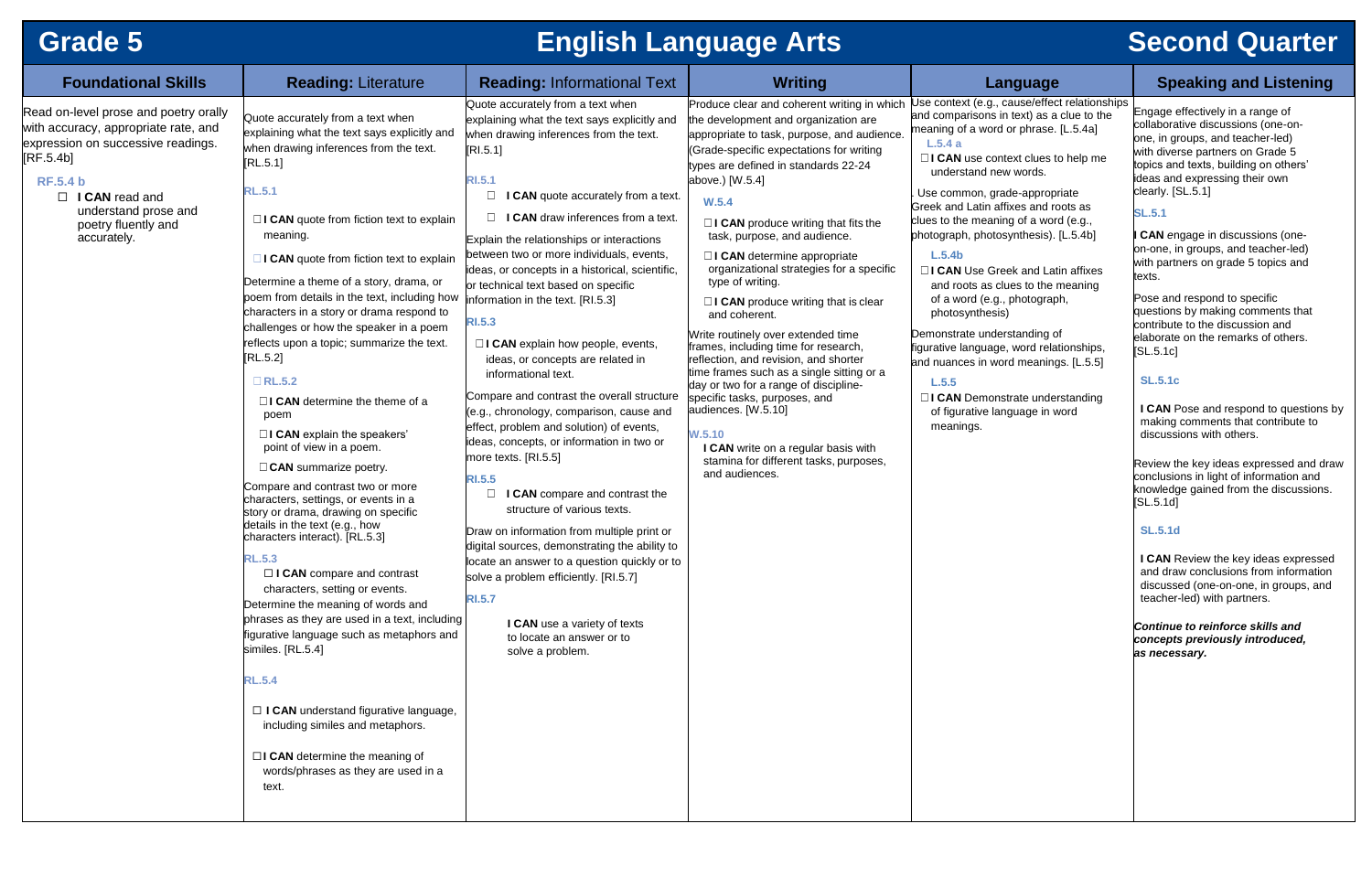# FifthGrade Third Quarter Pacing Guide

# EnglishLanguageArts

# **Interata) Inter Theodish Language Arts Pacing Guide**

\* List your recommended texts and resources - we will be collecting them at the end of the year.

.

The English Language Arts Pacing

Pacing Guides create a realistic time frame for instruction and assessment. They establish paced, student

• Introduce 9-week content skills according to the Pacing Guide.

- 
- Once a skill is mastered, continue to practice it.

• Continue to reinforce skills and concepts throughout the year until mastery is achieved.

Guide is based on the Common

Core State Standards, and the I CAN statements are tailored to the needs of the students in the Selma City School District. For easy access to the actual state standards as well as supporting information and resources visit the official Common Core website at[: www.corestandards.org.](http://www.corestandards.org/)

learning expectations and provide a starting point for the implementation of the Common Core State Standards.

*The following tips may be helpful as you begin using the Pacing Guide:*

• Skills can be introduced earlier than listed, but no later, and can be assessed at any pointafter

- introduction.
- 
- 
- 

• Compare your current pace to the Pacing Guide and adjust as needed.

• Become familiar with sequencing at previous and subsequent grade levels.

• The website, [www.corestandards.org,](http://www.corestandards.org/) can be used to find more information and to better understand Common Core State Standards.

• An electronic version of the Pacing Guides can be found on the Selma City SchoolDistrict homepage <http://www.selmacityschools.org/> .

|                                                                                                                                                                                                    |                                                                                                                                                                                                                                              | <b>Vocabulary</b> |                                                                                                                                    |
|----------------------------------------------------------------------------------------------------------------------------------------------------------------------------------------------------|----------------------------------------------------------------------------------------------------------------------------------------------------------------------------------------------------------------------------------------------|-------------------|------------------------------------------------------------------------------------------------------------------------------------|
| <b>RL</b><br><b>Non-Fictional Texts</b><br><b>RI</b><br>Communicate<br>Events<br>Ideas<br>Inferences<br>Information Text Compare/Contrast<br>Quote<br>Solution<br><b>Structure</b><br><b>Topic</b> | W<br>Comprehension<br>Conclusion<br><b>Details</b><br>Facts<br>Focus<br>Formatting<br>Linking Ideas<br>Logically Ordered<br>Reasons<br><b>Observations</b><br>Organize Ideas<br>Phrases<br><b>Related Opinion</b><br>Stamina<br><b>Topic</b> |                   | Adages<br>Antonyms<br><b>Dictionary Glossary</b><br>Homographs<br>Idioms<br>Proverbs<br>References<br>Synonyms<br><b>Thesaurus</b> |
| <b>Recommended Texts*</b>                                                                                                                                                                          |                                                                                                                                                                                                                                              | Resources*        |                                                                                                                                    |
| <b>Reading Wonders</b><br><b>Ready Common Core Reading</b>                                                                                                                                         |                                                                                                                                                                                                                                              |                   |                                                                                                                                    |
|                                                                                                                                                                                                    |                                                                                                                                                                                                                                              |                   |                                                                                                                                    |
|                                                                                                                                                                                                    |                                                                                                                                                                                                                                              |                   |                                                                                                                                    |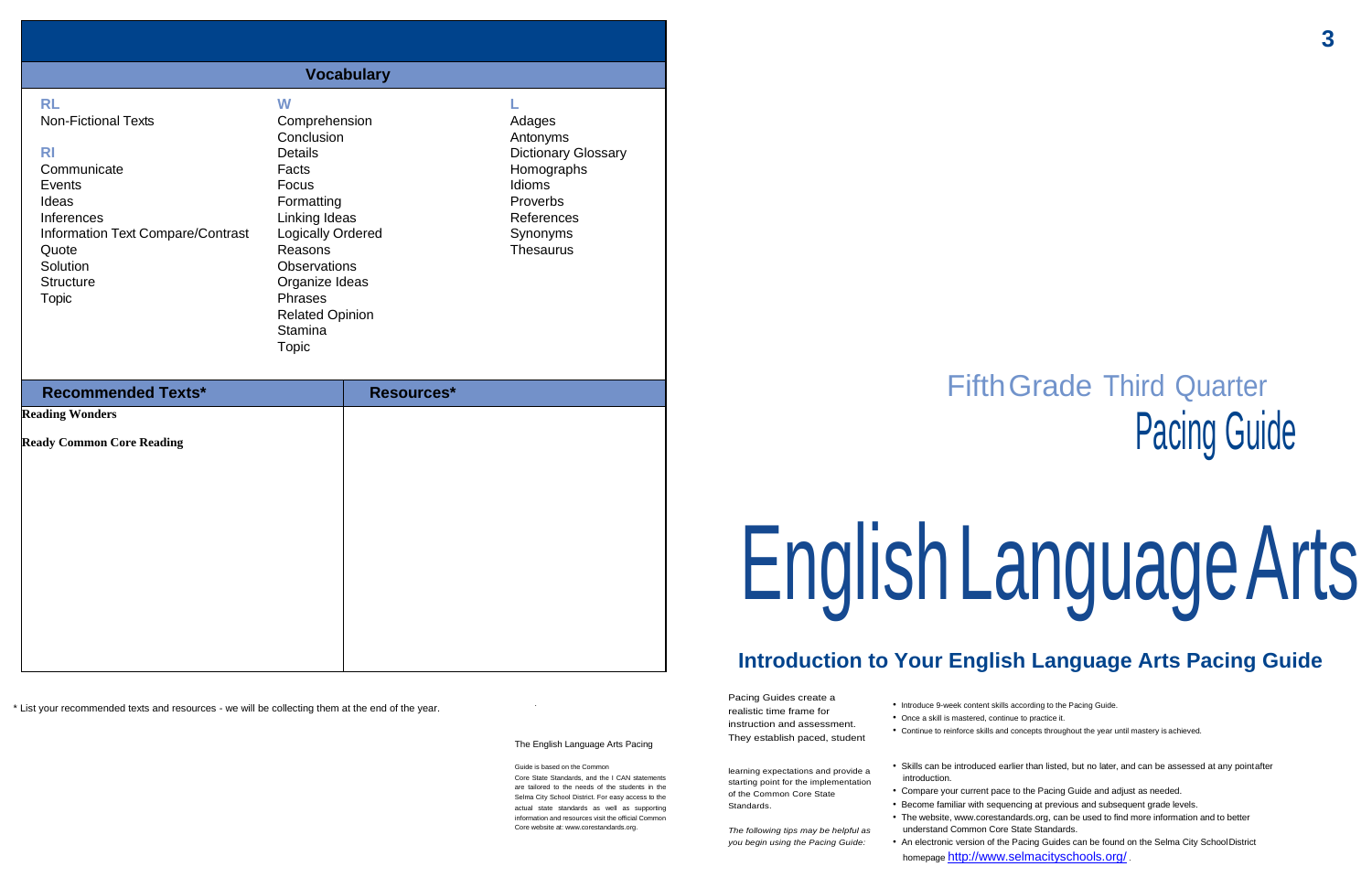# **Grade 5 English Language Arts Third Quarter**

# **Foundational Skills Reading:** Literature **Reading:** Informational Text **Writing Language Speaking and Listening**

strate understanding of figurative language in word meanings.

| <b>Foundational Skills</b>                                                                                                                                                                   | <b>Reading: Literature</b>                                                                                                                                                                                                                                                                                                                                                                                                                                                                                                                                                                                                                                                                                                                                                                                                                                                                                                                                                                                                                                                                                                                                                                       | <b>Reading: Informational Text</b>                                                                                                                                                                                                                                                                                                                                                                                                                                                                                                                                                                                                                                                                                                                                                                                                                                                                                                                                                                                                                                    | <b>Writing</b>                                                                                                                                                                                                                                                                                                                                                                                                                                                                                                                                                                                                                                                                                                                                                                                                                                                                                                                                                                                                                                                                                                                                         | Lan                                                                                                                                                                                                                                                                                                                                                                                                                                                                                                                                                                                                                                                                                                                        |
|----------------------------------------------------------------------------------------------------------------------------------------------------------------------------------------------|--------------------------------------------------------------------------------------------------------------------------------------------------------------------------------------------------------------------------------------------------------------------------------------------------------------------------------------------------------------------------------------------------------------------------------------------------------------------------------------------------------------------------------------------------------------------------------------------------------------------------------------------------------------------------------------------------------------------------------------------------------------------------------------------------------------------------------------------------------------------------------------------------------------------------------------------------------------------------------------------------------------------------------------------------------------------------------------------------------------------------------------------------------------------------------------------------|-----------------------------------------------------------------------------------------------------------------------------------------------------------------------------------------------------------------------------------------------------------------------------------------------------------------------------------------------------------------------------------------------------------------------------------------------------------------------------------------------------------------------------------------------------------------------------------------------------------------------------------------------------------------------------------------------------------------------------------------------------------------------------------------------------------------------------------------------------------------------------------------------------------------------------------------------------------------------------------------------------------------------------------------------------------------------|--------------------------------------------------------------------------------------------------------------------------------------------------------------------------------------------------------------------------------------------------------------------------------------------------------------------------------------------------------------------------------------------------------------------------------------------------------------------------------------------------------------------------------------------------------------------------------------------------------------------------------------------------------------------------------------------------------------------------------------------------------------------------------------------------------------------------------------------------------------------------------------------------------------------------------------------------------------------------------------------------------------------------------------------------------------------------------------------------------------------------------------------------------|----------------------------------------------------------------------------------------------------------------------------------------------------------------------------------------------------------------------------------------------------------------------------------------------------------------------------------------------------------------------------------------------------------------------------------------------------------------------------------------------------------------------------------------------------------------------------------------------------------------------------------------------------------------------------------------------------------------------------|
| Read with sufficient accuracy and<br>fluency to support comprehension.<br>[RF.5.4]<br><b>RF.5.4</b><br>I CAN use context clues to figure<br>out unfamiliar words and<br>understand the text. | Quote accurately from a text when<br>explaining what the text says<br>explicitly and when drawing<br>inferences from the text. [RL.5.1]<br><b>RL.5.1</b><br>$\Box$ I CAN quote from fiction text to<br>explain meaning.<br>$\Box$ <b>CAN</b> quote from fiction text<br>to explain my inferences.<br>Determine a theme of a story,<br>drama, or poem from details in<br>the text, including how<br>characters in a story or drama<br>respond to challenges or how<br>the speaker in a poem reflects<br>upon a topic; summarize the<br>text. [RL.5.2]<br><b>RL.5.2</b><br>$\Box$ I CAN summarize non-fictional text.<br>Explain how a series of chapters,<br>scenes, or stanzas fits together to<br>provide the overall structure of a<br>particular story, drama, or poem.<br>[RL.5.5]<br><b>RL.5.5</b><br>$\Box$ <b>CAN</b> explain the parts of a poem<br>using stanzas.<br>Describe how a narrator's or speaker's<br>point of view influences how events are<br>described. [RL.5.6]<br><b>RL.5.6</b><br>$\Box$ <b>CAN</b> describe how a narrator or<br>speaker's point of view influences a<br>story.<br><b>RL.5.7</b><br>$\Box$ I CAN explain how visual elements<br>contribute to a story. | Quote accurately from a text when<br>explaining what the text says explicitly<br>and when drawing inferences from the<br>text. [RI.5.1]<br><b>RI.5.1</b><br>$\Box$ I CAN quote accurately from a text.<br>$\Box$ I CAN draw inferences from a text.<br>Determine two or more main ideas of a<br>text and explain how they are supported<br>by key details; summarize the text.<br>[RI.5.2]<br><b>RI.5.2</b><br>$\Box$ I CAN determine the main idea.<br>$\Box$ I CAN explain how the main idea<br>is supported by details.<br>$\Box$ I CAN summarize the text.<br>Determine the meaning of general<br>academic and domain-specific words<br>and phrases in a text relevant to a<br>Grade 5 topic or subject area. [RI.5.4]<br><b>RI.5.4</b><br>□I CAN understand science and<br>social studies vocabulary.<br>Analyze multiple accounts of the same<br>event or topic, noting important<br>similarities and differences in the point<br>of view they represent. [RI.5.6]<br><b>RI.5.6</b><br>□ I CAN compare and contrast two<br>texts that tell about the same event | Introduce a topic or text clearly, state an<br>opinion, and create an organizational<br>structure in which ideas are logically<br>grouped to support the writer's purpose.<br>[W.5.1a]<br>W.5.1a<br>$\Box$ <b>CAN</b> introduce a topic and<br>state a related opinion.<br>$\Box$ <b>CAN</b> organize my ideas to<br>support my purpose.<br>Provide logically ordered reasons that<br>are supported by facts and details.<br>[W.5.1b]<br>W.5.1 b<br>$\Box$ <b>CAN</b> provide logically<br>ordered reasons with<br>supporting facts and details.<br>Provide a concluding statement or<br>section related to the opinion<br>presented. [W.5.1d]<br>W.5.1 d<br>$\Box$ <b>CAN</b> provide a conclusion<br>related to the opinion.<br>Introduce a topic clearly, provide a<br>general observation and focus, and<br>group related information logically;<br>include formatting (e.g., headings),<br>illustrations, and multimedia when<br>useful to aiding comprehension.<br>[W.5.2a]<br>W.5.2a<br>$\Box$ I CAN introduce a topic clearly.<br>I I CAN provide general<br>observations and focus.<br>□ I CAN include formatting to<br>aid in comprehension. | Spell grade-app<br>correctly, consu<br>needed. [L.5.2e]<br>L.5.2e<br>I I CAN spell fif<br>words correctly<br>I I CAN use ref<br>fifth grade word<br>Use context (e.g.,<br>relationships and c<br>text) as a clue to th<br>word or phrase. [L.<br>L.5.4a<br>□I CAN use cont<br>me understand<br>Use common, grad<br><b>Greek and Latin af</b><br>as clues to the mea<br>(e.g., photograph,<br>[L.5.4b]<br>L.5.4 <sub>b</sub><br>□I CAN Use Gre<br>affixes and root<br>meaning of a w<br>photograph, ph<br>Consult reference<br>dictionaries, glossa<br>thesauruses), both<br>to find the pronunc<br>determine or clarify<br>meaning of key wo<br>[L.5.4c]<br>L.5.4c<br>I CAN use<br>glossaries,<br>understand<br>new words. |
|                                                                                                                                                                                              | Compare and contrast stories in the<br>same genre (e.g., mysteries and<br>adventure stories) on their approaches<br>to similar themes and topics. [RL.5.9]<br><b>RL.5.9</b><br>$\Box$ I CAN compare and contrast<br>stories from the same genre.                                                                                                                                                                                                                                                                                                                                                                                                                                                                                                                                                                                                                                                                                                                                                                                                                                                                                                                                                 | or topic.<br>Explain how an author uses reasons<br>and evidence to support particular<br>points in a text, identifying which<br>reasons and evidence support which<br>point(s). $[R1.5.8]$                                                                                                                                                                                                                                                                                                                                                                                                                                                                                                                                                                                                                                                                                                                                                                                                                                                                            | Develop the topic with facts,<br>definitions, concrete details,<br>quotations, or other information<br>and examples related to the topic.<br>[W.5.2b]                                                                                                                                                                                                                                                                                                                                                                                                                                                                                                                                                                                                                                                                                                                                                                                                                                                                                                                                                                                                  | Demonstrate unde<br>figurative language<br>relationships, and i<br>meanings. [L.5.5]<br>L.5.5<br>□I CAN Demons<br>understanding                                                                                                                                                                                                                                                                                                                                                                                                                                                                                                                                                                                            |

propriate words ulting references as e]

ifth grade y.

ferences to spell ds when needed.

cause/effect comparisons in the meaning of a ..5.4a]

ntext clues to help d new words.

de-appropriate ffixes and roots eaning of a word photosynthesis).

eek and Latin ots as clues to the word (e.g., hotosynthesis)

materials (e.g., aries, h print and digital, ciation and

fy the precise ords and phrases.

dictionaries. and thesauruses d and pronounce

erstanding of ie, word nuances in word  $\Box$  I CAN review key ideas expressed in a discussion. ☐ **I CAN** draw conclusions after a discussion.

Summarize the points a speaker makes and explain how each claim is supported by reasons and evidence.  $[SL.5.3]$ 

Report on a topic or text or present an opinion, sequencing ideas logically and using appropriate facts and relevant, descriptive details to support main ideas or themes; speak clearly at an understandable pace.  $[SL.5.4]$ 

☐ **I CAN** give a report in a logical sequence using facts and details.

Review the key ideas expressed and draw conclusions in light of information and knowledge gained from the discussions. [SL.5.1d] **SL.5.1 d**

# **SL.5.3**

 $\Box$  I CAN summarize the points a speaker makes and support each claim with reason and evidence.

# **SL.5.4**

☐ **I CAN** speak clearly and at a good pace.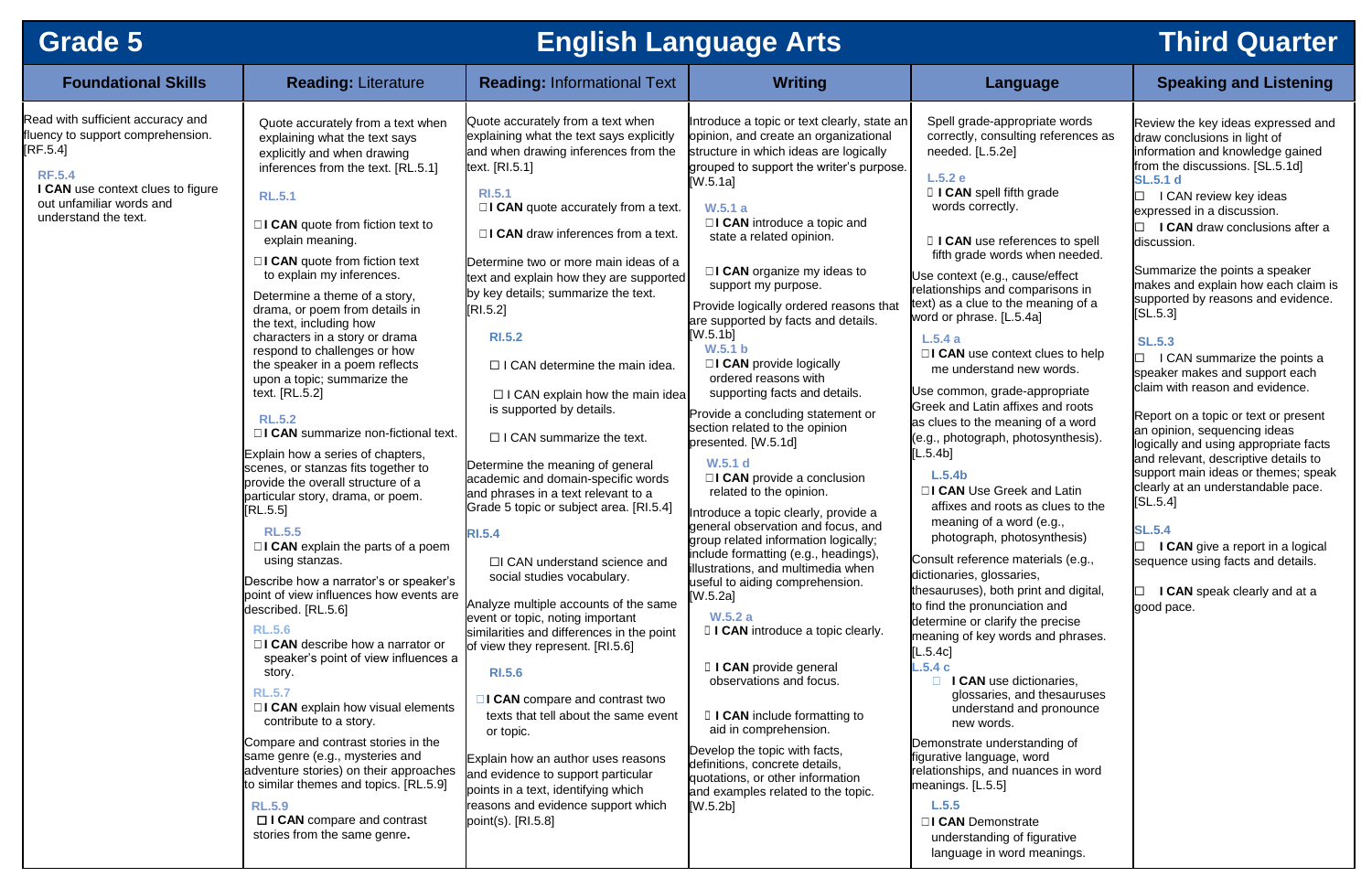|  | <b>RI.5.8</b><br>$\Box$ I CAN explain how authors support<br>an idea. | W.5.2 b<br>$\Box$ <b>CAN</b> develop the topic using<br>facts and details.<br>Link ideas within and across<br>categories of information using<br>words, phrases, and clauses (e.g., in<br>contrast, especially). [W.5.2c]<br>W.5.2c<br>□I CAN use words and phrases to<br>link ideas and information.<br>Use precise language and domain-<br>specific vocabulary to inform about or<br>explain the topic. [W.5.2d] | Acquire and use accurately grade<br>appropriate general academic an<br>domain-specific words and<br>phrases, including those that sigr<br>contrast, addition, and other logic<br>relationships (e.g., however,<br>although, nevertheless, similarly,<br>moreover, in addition). [L.5.6]<br>L.5.6<br>$\Box$ I CAN use fifth grade<br>words correctly. |
|--|-----------------------------------------------------------------------|--------------------------------------------------------------------------------------------------------------------------------------------------------------------------------------------------------------------------------------------------------------------------------------------------------------------------------------------------------------------------------------------------------------------|------------------------------------------------------------------------------------------------------------------------------------------------------------------------------------------------------------------------------------------------------------------------------------------------------------------------------------------------------|
|  |                                                                       | <b>W.5.2 d</b><br>$\Box$ I CAN use clear language to<br>inform.                                                                                                                                                                                                                                                                                                                                                    |                                                                                                                                                                                                                                                                                                                                                      |
|  |                                                                       | Provide a concluding statement or<br>section related to the information or<br>explanation presented. [W.5.2e]                                                                                                                                                                                                                                                                                                      |                                                                                                                                                                                                                                                                                                                                                      |
|  |                                                                       | <b>W.5.2 e</b><br>$\Box$ <b>CAN</b> provide a conclusion<br>related to the information.                                                                                                                                                                                                                                                                                                                            |                                                                                                                                                                                                                                                                                                                                                      |
|  |                                                                       | Write routinely over extended time<br>frames, including time for research,<br>reflection, and revision, and shorter<br>time frames such as a single sitting<br>or a day or two for a range of<br>discipline-specific tasks, purposes,<br>and audiences. [W.5.10]                                                                                                                                                   |                                                                                                                                                                                                                                                                                                                                                      |
|  |                                                                       | W.5.10<br>I CAN write on a regular basis<br>with stamina for different tasks,<br>purposes, and audiences.                                                                                                                                                                                                                                                                                                          |                                                                                                                                                                                                                                                                                                                                                      |

| Acquire and use accurately grade-<br>appropriate general academic and<br>domain-specific words and<br>phrases, including those that signal<br>contrast, addition, and other logical<br>relationships (e.g., however,<br>although, nevertheless, similarly,<br>moreover, in addition). [L.5.6] |  |
|-----------------------------------------------------------------------------------------------------------------------------------------------------------------------------------------------------------------------------------------------------------------------------------------------|--|
| L.5.6<br>$\Box$ I CAN use fifth grade<br>words correctly.                                                                                                                                                                                                                                     |  |
|                                                                                                                                                                                                                                                                                               |  |
|                                                                                                                                                                                                                                                                                               |  |
|                                                                                                                                                                                                                                                                                               |  |
|                                                                                                                                                                                                                                                                                               |  |
|                                                                                                                                                                                                                                                                                               |  |
|                                                                                                                                                                                                                                                                                               |  |
|                                                                                                                                                                                                                                                                                               |  |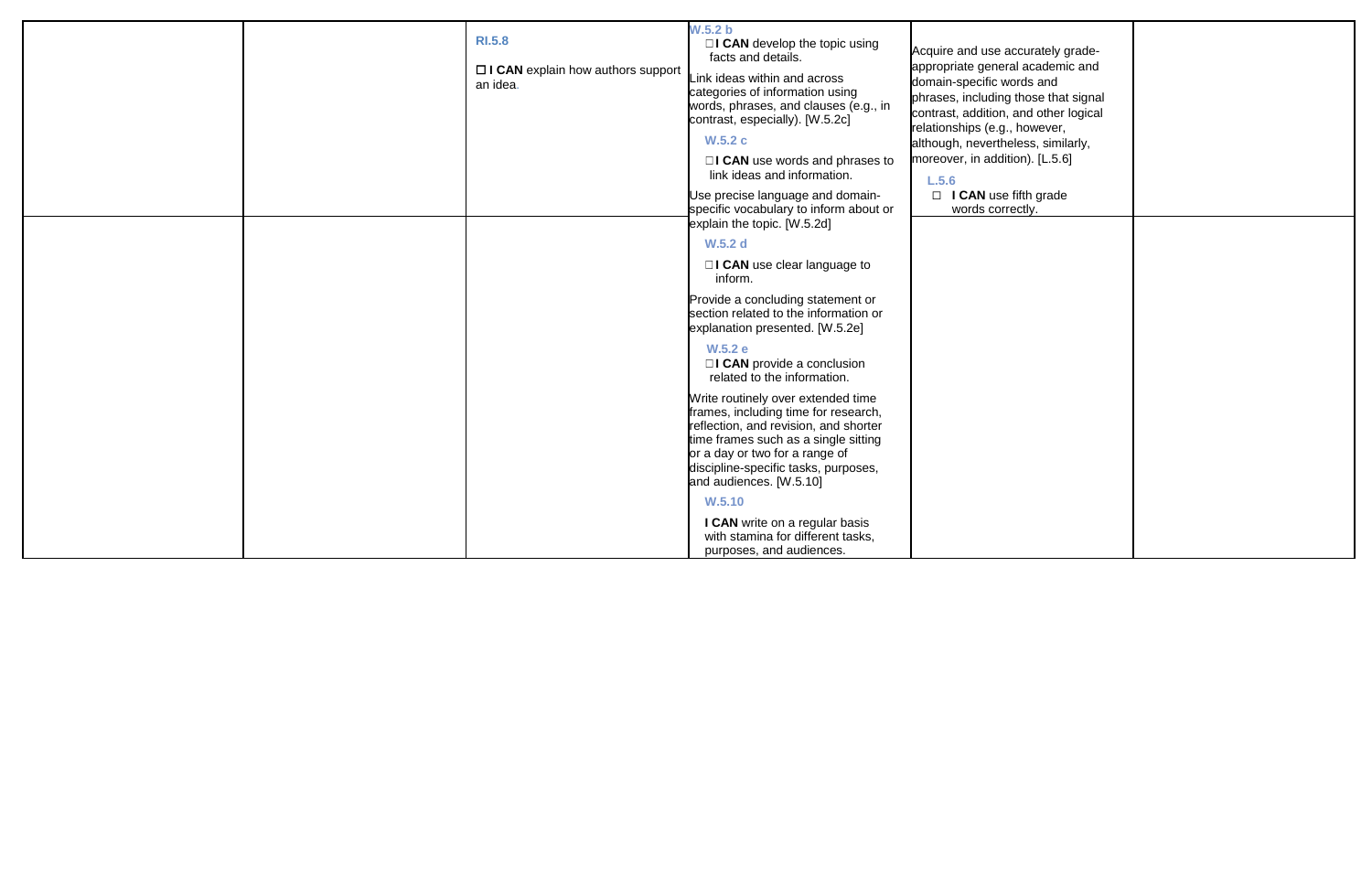**4**

# FifthGrade Quarter 2020-2021 Pacing Guide

# **Inguage Arts**

# **Introduction to Your English Language Arts Pacing Guide**

The English Language Arts Pacing

Pacing Guides create a realistic time frame for instruction and assessment. They establish paced, student

Guide is based on the Common

Core State Standards, and the I CAN statements are tailored to the needs of the students in the Selma City School District. For easy access to the actual state standards as well as supporting information and resources visit the official Common Core website at[: www.corestandards.org.](http://www.corestandards.org/)

learning expectations and provide a starting point for the implementation of the Common Core State Standards.

- Introduce 9-week content skills according to the Pacing Guide.
- Once a skill is mastered, continue to practice it.
- Continue to reinforce skills and concepts throughout the year until mastery is achieved
- introduction.
- Compare your current pace to the Pacing Guide and adjust as needed.
- Become familiar with sequencing at previous and subsequent grade levels.
- The website, [www.corestandards.org,](http://www.corestandards.org/) can be used to find more information and to better understand Common Core State Standards.
- An electronic version of the Pacing Guides can be found on the Selma City School lDistrict <http://www.selmacityschools.org/> .



*The following tips may be helpful as you begin using the Pacing Guide:*

• Skills can be introduced earlier than listed, but no later, and can be assessed at any pointafter

|                                                                                       |                                                                                                                                                                     | <b>Vocabulary</b>                                                             |                                                                                                                                            |            |
|---------------------------------------------------------------------------------------|---------------------------------------------------------------------------------------------------------------------------------------------------------------------|-------------------------------------------------------------------------------|--------------------------------------------------------------------------------------------------------------------------------------------|------------|
| <b>RF</b><br>Multisyllabic Word<br><b>Syllabication Pattern</b><br><b>RL</b><br>Scene | W<br>Audience<br>Detail<br><b>Informational Text</b><br><b>Informative Text</b><br>Purpose<br>Research<br>Task<br>Technology<br>Transitional Word/<br>Phrase/Clause | compare<br>dictionary<br>glossary<br>reference material<br>spelling thesaurus | <b>SL</b><br>Conclusion<br>Detail<br>Evidence<br>Fact<br>Multimedia<br>Presentation<br>Reason<br>Role<br>Rule<br>Summarize<br><b>Topic</b> |            |
| <b>Recommended Texts*</b><br><b>Reading Wonders</b>                                   |                                                                                                                                                                     | Resources*                                                                    |                                                                                                                                            |            |
| <b>Ready Common Core Reading</b>                                                      |                                                                                                                                                                     |                                                                               |                                                                                                                                            | English La |

\* List your recommended texts and resources - we will be collecting them at the end of the year.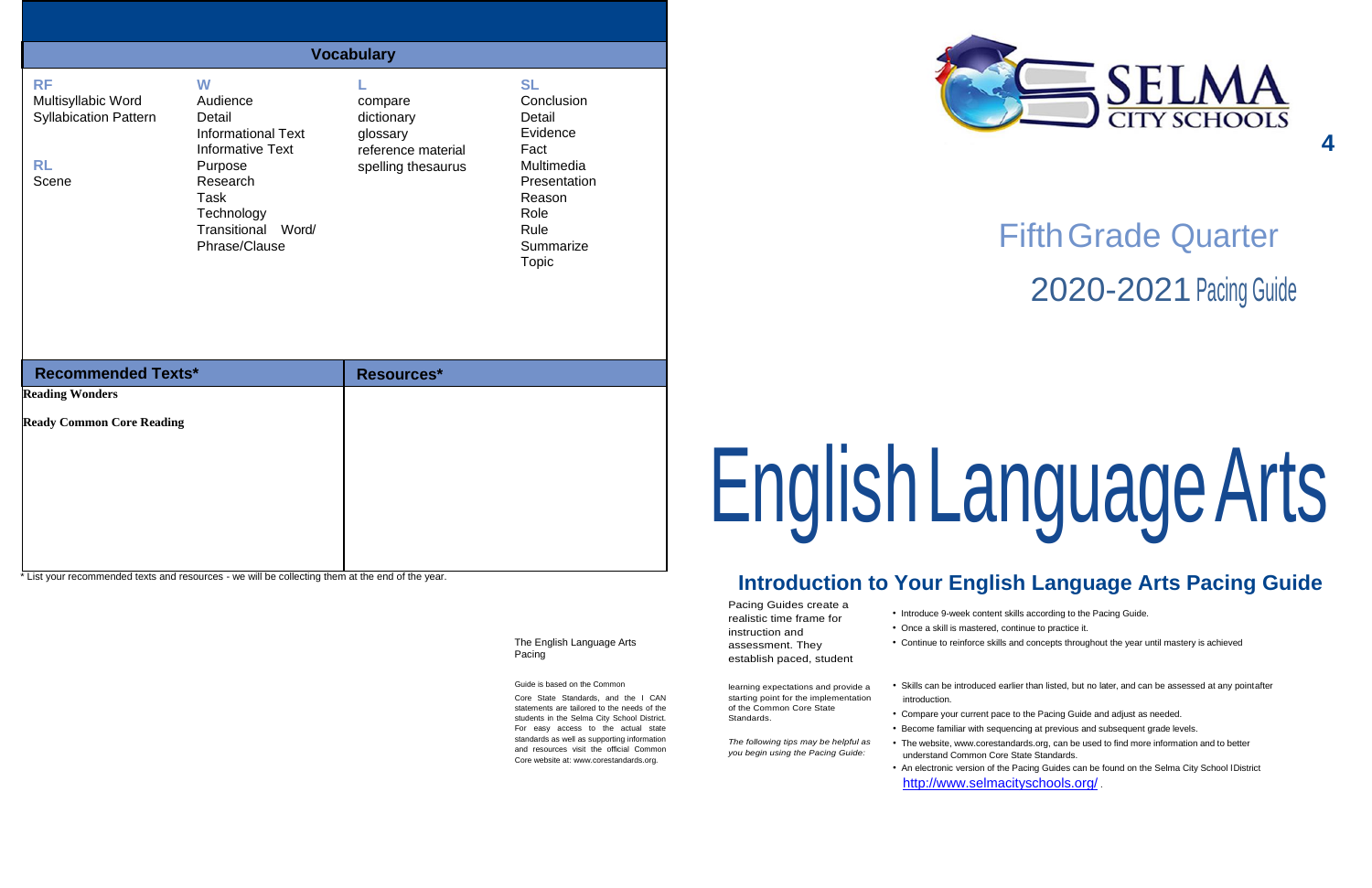# **Grade 5 English Language Arts Fourth Quarter**

| <b>Foundational Skills</b>                                                                                      | <b>Reading: Literature</b>                                                                                                                                           | <b>Reading: Informational Text</b>                                                                                                                                                      | <b>Writing</b>                                                                                                                                 | Language                                                                                                                                                | <b>Speaking and Listening</b>                                                                                                                                                       |
|-----------------------------------------------------------------------------------------------------------------|----------------------------------------------------------------------------------------------------------------------------------------------------------------------|-----------------------------------------------------------------------------------------------------------------------------------------------------------------------------------------|------------------------------------------------------------------------------------------------------------------------------------------------|---------------------------------------------------------------------------------------------------------------------------------------------------------|-------------------------------------------------------------------------------------------------------------------------------------------------------------------------------------|
| Know and apply grade-level phonics<br>and word analysis skills in decoding<br>words. $[RF.5.3]$                 | Quote accurately from a text when<br>explaining what the text says<br>explicitly and when drawing<br>inferences from the text. [RL.5.1]                              | Explain the relationships or interactions<br>between two or more individuals,<br>events, ideas, or concepts in a<br>historical, scientific, or technical text                           | ink opinion and reasons using words,<br>phrases, and clauses (e.g.,<br>consequently, specifically). [W.5.1c]                                   | Explain the function of conjunctions,<br>prepositions, and interjections in<br>general and their function in particular<br>sentences. [L.5.1a]          | Come to discussions prepared, havin<br>read or studied required material;<br>explicitly draw on that preparation an                                                                 |
| <b>RF.5.3</b><br>□I CAN use phonics to help me<br>read new fifth grade words with<br>multiple syllables.        | <b>RL.5.1</b><br>$\Box$ <b>CAN</b> quote from fiction text to<br>explain meaning.                                                                                    | based on specific information in the text. W.5.1 c<br>[R1.5.3]<br><b>RI.5.3</b>                                                                                                         | $\Box$ I CAN use transitional words<br>and phrases to link opinion with<br>reasons.                                                            | L.5.1a<br>$\Box$ I CAN explain the function of                                                                                                          | other information known about the to<br>to explore ideas under discussion.<br>[SL.5.1a]                                                                                             |
| Read on-level text with purpose and<br>understanding. [RF.5.4a]<br><b>RF.5.4 a</b><br>I CAN read and understand | $\Box$ <b>CAN</b> quote from fiction text to<br>explain my inferences.<br>Determine a theme of a story,<br>drama, or poem from details in                            | □ I CAN explain how people, events,<br>ideas, or concepts are related in<br>informational text.<br>Compare and contrast the overall                                                     | With some guidance and support<br>from adults, use technology,<br>including the Internet, to produce<br>and publish writing as well as to      | conjunctions, prepositions, and<br>interjections in sentences.<br>Spell grade-appropriate words<br>correctly, consulting references as                  | <b>SL.5.1 a</b><br>$\Box$ CAN come to<br>discussions prepared to<br>share my ideas.                                                                                                 |
| grade level text fluently and<br>accurately.                                                                    | the text, including how<br>characters in a story or drama<br>respond to challenges or how the<br>speaker in a poem reflects upon                                     | structure (e.g., chronology, comparison,<br>cause and effect, problem and solution)<br>of events, ideas, concepts, or<br>information in two or more texts. [RI.5.5] sitting. [W.5.6]    | interact and collaborate with others;<br>demonstrate sufficient command of<br>keyboarding skills to type a<br>minimum of two pages in a single | needed. [L.5.2e]<br>.5.2e                                                                                                                               | $\Box$ I CAN use my preparation to<br>share new ideas about a topic<br>during a discussion.<br>Follow agreed-upon rules for                                                         |
|                                                                                                                 | a topic; summarize the text.<br>[RL.5.2]<br><b>RL.5.2</b><br>□ I CAN summarize non-fictional                                                                         | <b>RI.5.5</b><br>I CAN compare and contrast the<br>$\Box$<br>structure of various texts.                                                                                                | W.5.6<br>□ I CAN use technology to<br>produce and publish writing                                                                              | I CAN Spell grade-appropriate<br>words correctly, consulting<br>references as needed.<br>Compare and contrast the varieties of                          | discussions and carry out assigned<br>roles. [SL.5.1b]<br><b>SL.5.1 b</b>                                                                                                           |
|                                                                                                                 | text.<br>Compare and contrast two or more<br>characters, settings, or events in a<br>story or drama, drawing on specific                                             | Draw on information from multiple print<br>or digital sources, demonstrating the<br>ability to locate an answer to a question<br>quickly or to solve a problem efficiently.<br>[RL.5.7] | while collaborating with<br>others.<br>$\Box$ I CAN use appropriate keyboarding<br>skills to produce two pages of writing                      | English (e.g., dialects, registers) used<br>in stories, dramas, or poems. [L.5.3b]<br>L.5.3b                                                            | □I CAN follow rules for<br>discussions and complete my<br>role.<br>discussion and elaborate on the                                                                                  |
|                                                                                                                 | details in the text (e.g., how<br>characters interact). [RL.5.3]<br><b>RL.5.3</b><br>□ I CAN compare and contrast<br>characters, setting or events.                  | <b>RI.5.7</b><br>$\Box$ I CAN use a variety of texts to locate<br>an answer or to solve a problem.<br>Explain how an author uses reasons                                                | in a single sitting.<br>Conduct short research projects<br>that use several sources to build<br>knowledge through investigation                | □I CAN Compare and contrast the<br>varieties of English (e.g., dialects,<br>registers) used in stories, dramas,<br>or poems.                            | remarks of others. [SL.5.1c]<br><b>SL.5.1 c</b><br>$\Box$ I CAN ask and respond to<br>questions in a discussion to help<br>clarify the information discussed.                       |
|                                                                                                                 | Explain how a series of chapters,<br>scenes, or stanzas fits together to<br>provide the overall structure of a<br>particular story, drama, or poem.<br>[RL.5.5]      | and evidence to support particular<br>points in a text, identifying which<br>reasons and evidence support which<br>point(s). [RI.5.8]                                                   | of different aspects of a topic.<br>[W.5.7]<br>W.5.7<br>□I CAN conduct short                                                                   | Use context (e.g., cause/effect<br>relationships and comparisons in text)<br>as a clue to the meaning of a word or<br>phrase. [L.5.4a]                  | Include multimedia components (e.g.<br>graphics, sound) and visual displays<br>in presentations when appropriate to<br>enhance the development of main<br>ideas or themes. [SL.5.5] |
|                                                                                                                 | <b>RL.5.5</b><br>$\Box$ <b>CAN</b> explain the parts of a<br>poem using stanzas.<br>Describe how a narrator's or                                                     | <b>RI.5.8</b><br>$\Box$ I CAN explain how authors support<br>an idea.                                                                                                                   | research projects using<br>several sources.<br>Recall relevant information<br>from experiences or gather<br>relevant information from print    | L.5.4a<br>$\Box$ <b>CAN</b> use context clues to help me<br>understand new words.                                                                       | <b>SL.5.5</b><br>$\Box$ I CAN use multi-media graphics<br>and sound as well as visual aids<br>to help my presentations.                                                             |
|                                                                                                                 | speaker's point of view influences<br>how events are described. [RL.5.6]<br><b>RL.5.6</b><br>$\Box$ <b>CAN</b> describe how a narrator<br>or speaker's point of view | Integrate information from several texts<br>on the same topic in order to write or<br>speak about the subject knowledgeably. notes and finished work, and<br>[RI.5.9]                   | and digital sources; summarize<br>or paraphrase information in<br>provide a list of sources.<br>[W.5.8]                                        | Use common, grade-appropriate Greek<br>and Latin affixes and roots as clues to<br>the meaning of a word (e.g.,<br>photograph, photosynthesis). [L.5.4b] | Adapt speech to a variety of contexts<br>and tasks, using formal English wher<br>appropriate to task and situation.<br>(See Grade 5 Language standards                              |
|                                                                                                                 | influences a story.                                                                                                                                                  | <b>RI.5.9</b><br>I CAN put together ideas from<br>different texts to communicate about a<br>topic.                                                                                      | <b>W.5.8</b><br>□I CAN research and use<br>what I have experienced to<br>gather information.                                                   | L.5.4b<br>□I CAN Use Greek and Latin affixes<br>and roots as clues to the meaning                                                                       | 38 and 40 for specific expectations.)<br>[SL.5.6]<br><b>SL.5.6</b><br>$\Box$ CAN adapt my speech to<br>different situations, using formal                                           |

eek and Latin affixes lues to the meaning of a word (e.g., photograph,

Come to discussions prepared, having read or studied required material; explicitly draw on that preparation and other information known about the topic to explore ideas under discussion.  $[SL.5.1a]$ 

# **SL.5.1 b**

# **SL.5.1 c**

# **SL.5.5**

# **SL.5.6**

☐**I CAN** adapt my speech to different situations, using formal English when appropriate.